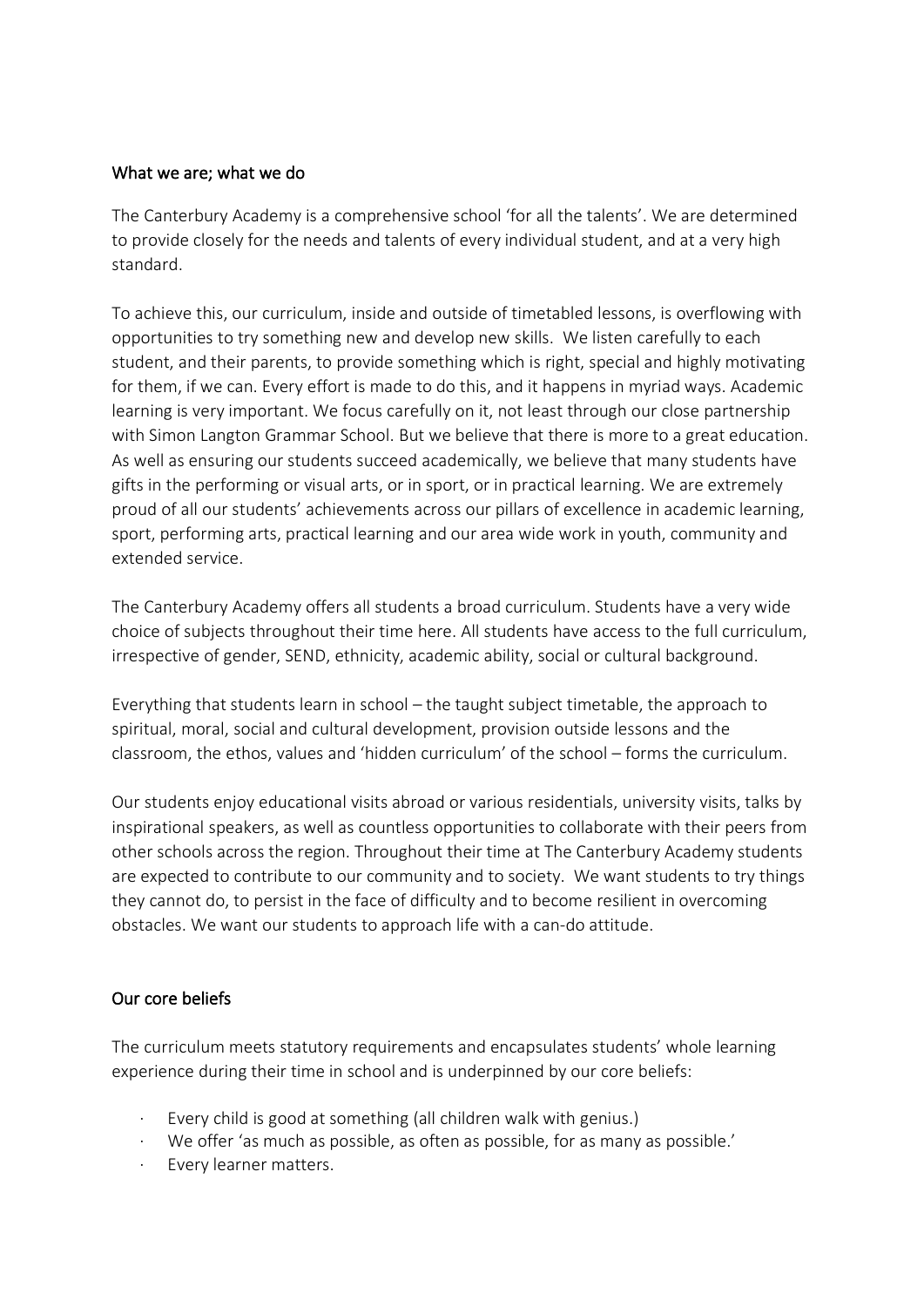- · The Academy exists for its children and its community.
- · We aim to treat people 'not as they are but as you want them to be'.

### Our key strap lines:

- The Campus  $-$  a wealth of opportunity.
- · Schools for all the talents.
- · Working in partnership with Simon Langton Grammar School for Boys to provide a grammar stream for boys and girls in a comprehensive school for all the talents.
- · Learn, live, laugh.
- Pride in ourselves and our school. Respect for others and the environment.

## Our key values

- · Courtesy
- · Responsibility
- · Honesty
- · Equality
- · Respect
- · Morality

## Philosophy and Principles of our Curriculum Design

Our intention is to provide an excellent education, which enables all students to be successful learners and successful in life. Our curriculum, then, is designed to provide students with the core knowledge they need for success in education and beyond, to maximise their cognitive development, to develop the whole person and the talents of the individual, and to allow all students to become active and economically self-sufficient citizens.

The curriculum is founded on these key principles:

- 1. We have high expectations for all and believe that all students have a right to learn what is in our curriculum; we have a duty to ensure that all students are taught the whole of it.
- 2. By drawing on the best that has been thought, said and done in each subject, our curriculum enables students to appreciate and participate in the full richness of the human experience, developing positive lifelong values. We expect our pupils to experience and increase their cultural capital each day.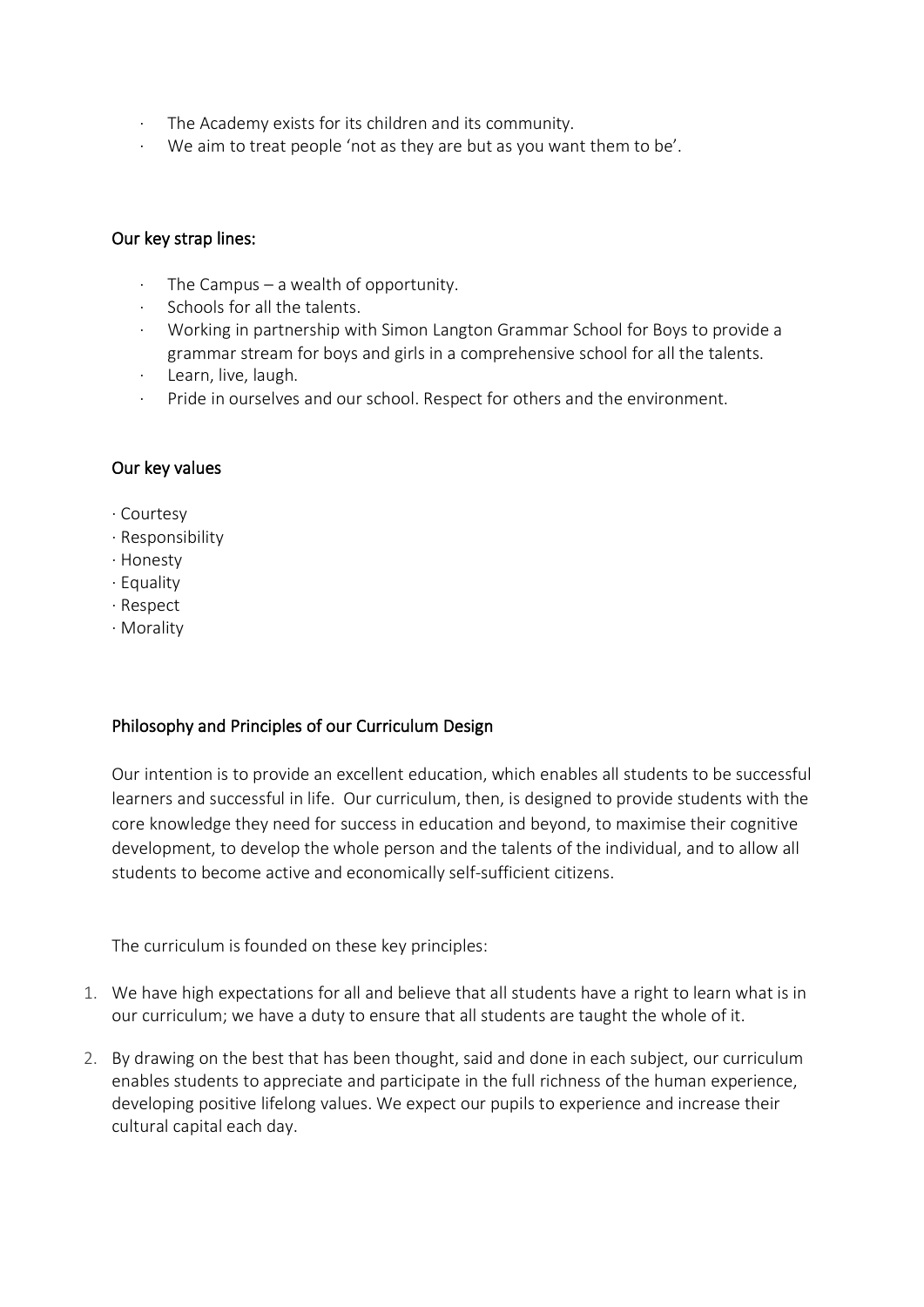- 3. We want all students to achieve a deep understanding of the knowledge specified in the curriculum for each year, and that teaching secures this for all students. In each subject therefore, as appropriate to that subject, the content is carefully planned and sequenced so that it builds students' knowledge and understanding systematically.
- 4. We want all students excel from the moment they join us. Our curriculum will ensure continuity between primary, secondary and post-16 phases, so that it complements the work being done in other places to support student progress, ensuring continuous improvement for all.
- 5. Our curriculum ensures that concise knowledge, skills and content is taught and learned; it is for faculties and teachers to decide how to teach and bring it to life, developing both mastery and character in our students.
- 6. The design.
- 7. The curriculum is made bespoke, as far as possible, to each individual student. (See, for example, the section entitled 'Pillars' below).
- 8. Our curriculum includes key life skills, such as money management and relationships education, necessary for our students to become independent young adults. Our curriculum also includes education for civics and an essential understanding of government and politics, without, of course taking any party-political stance. (This is explained further in the section entitled 'Core', below).

#### How the curriculum is implemented and managed

This section explains how pupils make options, and why these are organised as they are. At the outset, it is important to say that these provisions can always be overridden, adjusted or added to, for individual or groups of students, if it is in the students' interests to do so. Students' individual needs, and providing for their talents, come before the convenience of the system, as long as the law and the necessity for a properly balanced curriculum is met.

Key Stage 3 is delivered over 3 years to facilitate deeper learning and mastery. It provides a firm basis for future success. It is a time of both physical and emotional growth, when our students increasingly define their own discrete identities and aspirations.

In Years 7 and 8 all students have access to a wide curriculum. Every student studies mathematics, English, science, geography, history, RE, languages, computing, PE, dance, drama, music, art, technology and food. Students are set for English Baccalaureate subjects and in mixed ability classes for foundation subjects. There are also carefully selected and flexible 'Star Groups' for our most high attaining students in particular subjects. In Years 7 and 8, students' curriculum experience is enhanced by weekly 'Pillars' lessons. These enrichment activities allow our students to sample and select from a wide range of different subjects, such as, forensic science, photography, hair and beauty and musical theatre. The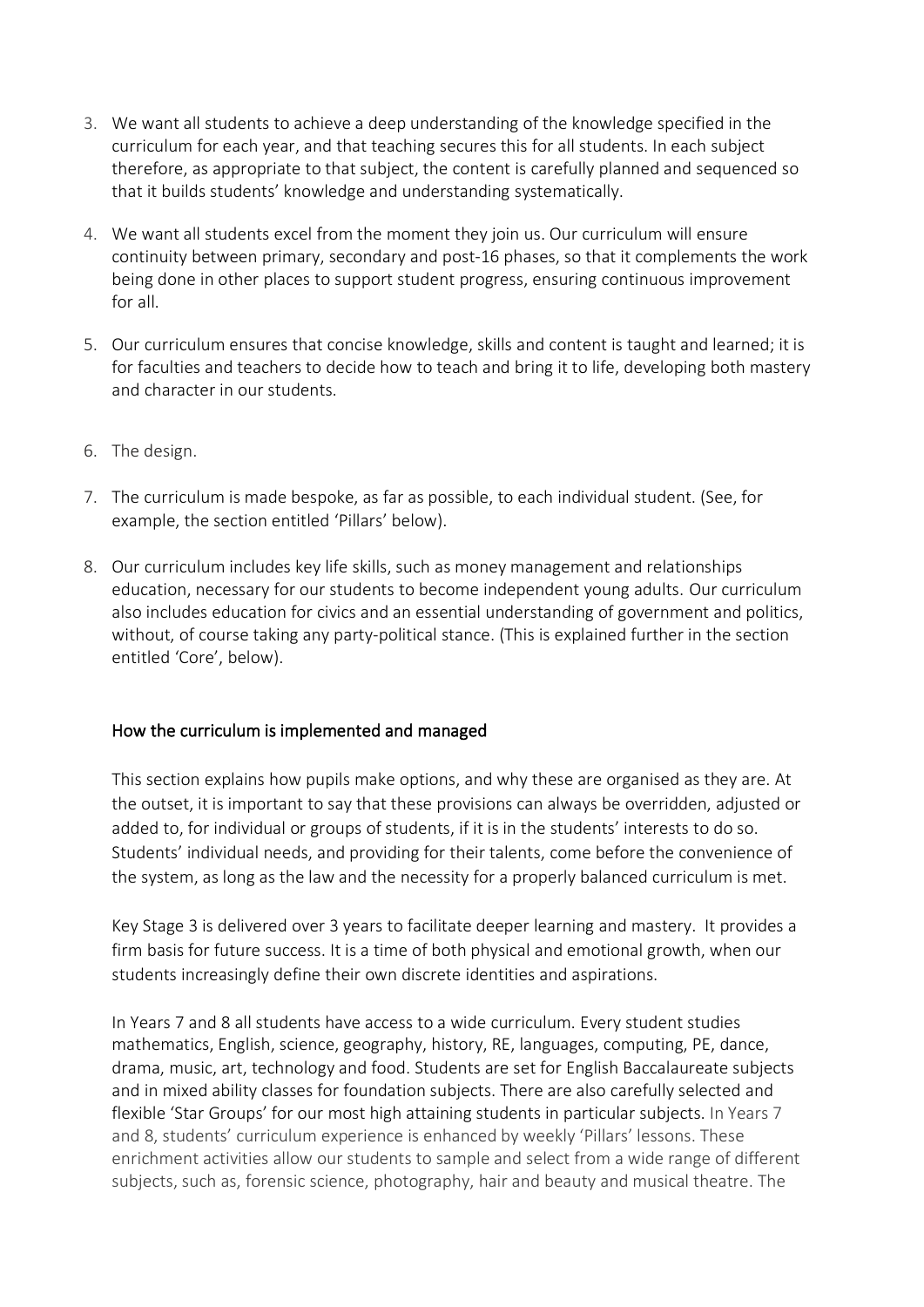options come from across of our Four Pillars of Excellence and allow students the additional time to develop their gifts and talents. They select an option three times a year, so they can broaden their experience with a variety of different subjects, or, study one subject in depth for the whole period. Many of the subjects on offer through pillars are not part of the standard Key Stage 3 curriculum but are Key Stage 4 options. The students benefit from having the opportunity to get extended experience with these less-familiar subjects before potentially having to study them for a qualification.

Year 9 is a very important year to the personalisation of the curriculum. A much wider range of subjects is made available in this year group. Students therefore make their first selection of subjects at the end of Year 8, with staff support. These are not GCSE options at this stage, and can be changed again at the end of Year 9 before GCSE and equivalent courses start. This allows students to consider their interests, and their talents, carefully with some flexibility. In Year 9, all students study mathematics, English, science, history and geography, PE, Core Learning. The choices for their five preferences include: sports studies, computing and ICT, business studies, social sciences, food studies, design and technology studies, textiles studies, child development, health and social care, hair and beauty, construction, art, photography, dance, drama, music, performing arts, production arts, religious studies, and modern foreign languages. Students remain in sets for English Baccalaureate subjects and in mixed ability classes for other subjects. 'Star Groups' also continue into Year 9.

Key Stage 4 starts in Year 10, and operates over 2 years. At the end of Year 9 students make their GCSE option choices ahead of transitioning into their Key Stage 4 study. These options include RE, languages, computing, dance, drama, music, art, design technology, resistant materials technology, food, sport, business and enterprise, social sciences, childcare, health and social care, hair and beauty, photography and construction. In order to give students the breadth of curriculum appropriate in the 21st century and prepare for the academic rigours of further study, all students undertake a core curriculum of English Language, English Literature, maths, statistics, science, history or geography, core PE and Core Learning alongside their options. This means that students work towards at least 8 GCSE, or equivalent, qualifications.

The school promotes the English Baccalaureate (EB) without insisting on it. This is consistent with our 'all talents' policy. The EB is available to all students, at all levels of ability. All students are expected to choose one English Baccalaureate subject within their GCSE options (although individual alternative requests from students and parents may be agreed by the school where particular learning needs, or aspirations, suggest this is most beneficial to the student). All students are encouraged, and have the opportunity, to take a language in order to complete the full EB. At the same time, the school prides itself on its flexibility of its curriculum, reaching the individual aspirations and talents of each child.

The development of students' personal and social skills and their spiritual and cultural development are nurtured specifically through our Values Education curriculum, 'Core Learning' and assemblies, as well as permeating the whole curriculum, both formally and implicitly.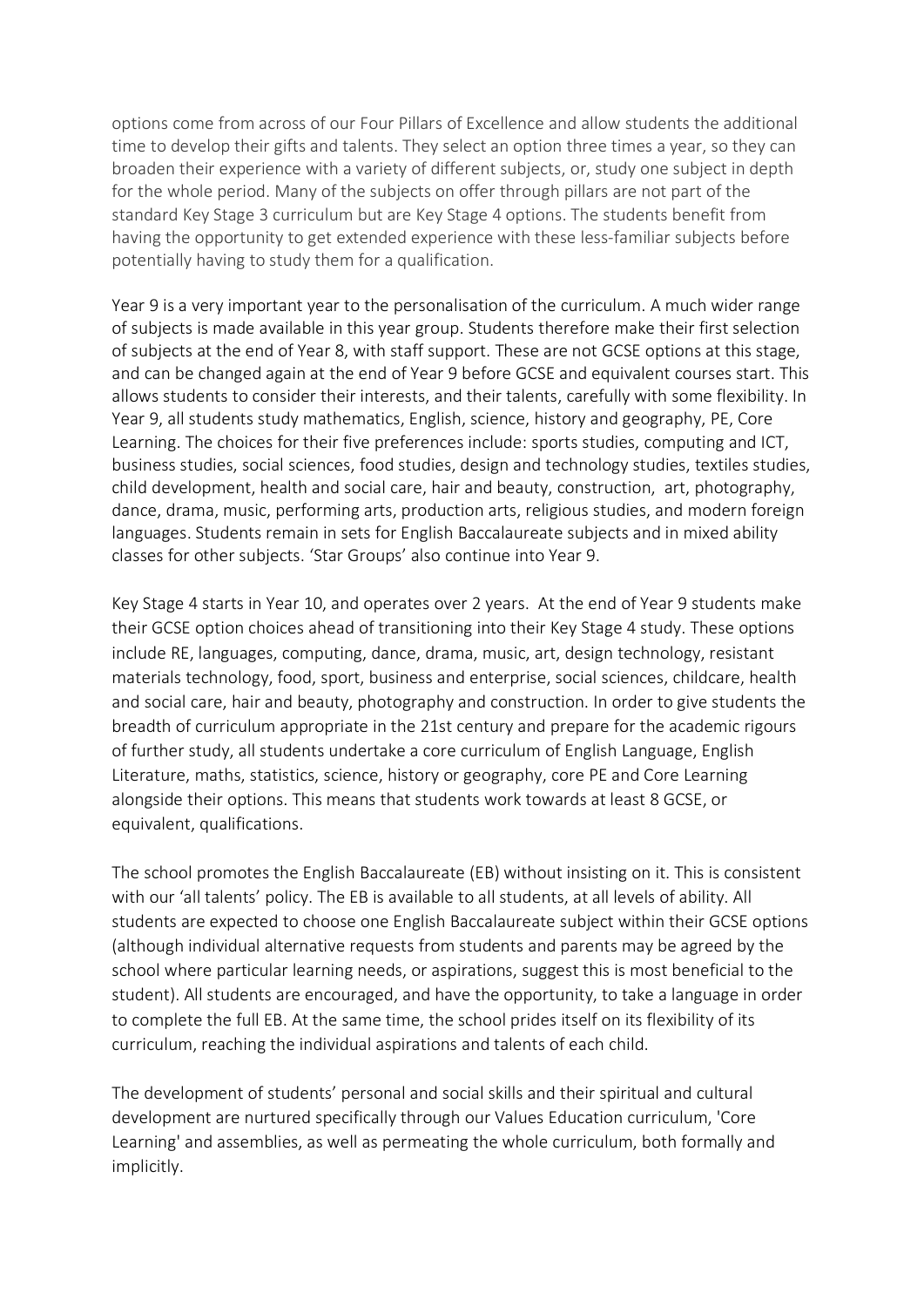### Our Alternative Curriculum

In some individual cases, student, parents and teachers agree that a student needs a different curriculum in order to enjoy and achieve. This is organised on an individual basis, so precedent should not be used as an indication of availability. Alternative measures may include extra support within lessons, opting for fewer subjects and instead receiving supported study time, application to external programmes of study or work-related study.

#### **Post 16 Curriculum**

Post 16 education is, even more, a personal journey. We believe that every student should follow their own individual path to reach their goals. In Year 12 and 13 students belong to one of our four colleges; Academic, Vocational, Sport or Performing Arts and can study a vast range of courses in many combinations. Students can pick BTECs, A-Levels, City and Guilds, or Level 1 or 2 qualifications, in order to find the pathway that is most appropriate for them. We can be flexible and create bespoke timetables for our students, which allows students great choice and variety in their study. It is possible to study a range of qualification from across the colleges.

Our sixth form is hugely popular and is very large. Its size helps us to offer the vast array of subjects and course that we do. We are also able to offer specific programmes to meet individual and group needs. These include the academically very able, refugees, and those with special educational needs, for example.

Sixth Form students have more freedom and independence to develop and manage themselves as young adults. Teachers develop working relationships with them, with the expectation that students work increasingly independently, managing their own time to complete coursework and research.

Sixth form students are also encouraged and expected to participate in positive activities outside of lessons, and to take opportunities to serve others. Many such opportunities are available. Students are expected to continue to develop their cultural capital.

University is an appropriate destination for many students and increasing numbers progress there. For others, employment or further study is appropriate. All students are guided to a suitably ambitious destination that enables them to succeed.

#### Mentoring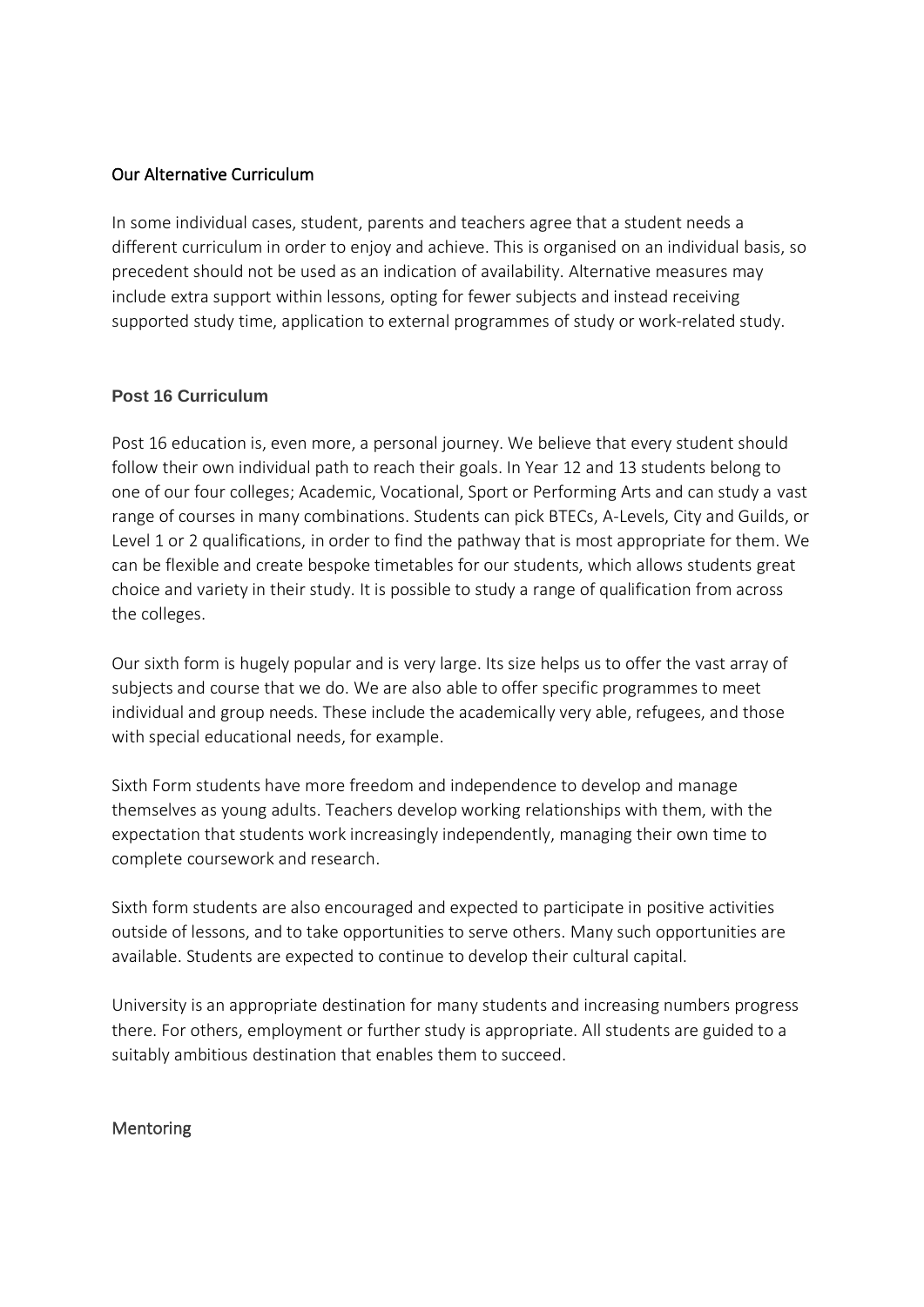All students in Years 7-11 are assigned to a mentor group with a teaching member of staff. Their mentor not only meets with them every morning to 'check-in' but also reviews their progress in a termly, hourly meeting. The mentor focuses on the academic side of the school experience, but also liaises with pastoral staff, where necessary, to ensure our students are supported to enjoy, achieve and make progress.

Across the course of a week, during morning mentoring sessions, the students complete agerelated numeracy and literacy tasks, as well as review the school newsletter and action any pertinent notices. In the hour-long mentor session - completed with every student in a small group once a term – students will get the opportunity to review and discuss their attendance, conduct points, progress and class and homework. They will set SMART targets that can be shared with subject teachers, where needed, and reviewed in future sessions.

In addition to the year-group mentor groups, we also have several 'specialist' mentor groups for academically able students, elite sportspeople and elite performing artists. These groups offer a slightly modified programmes designed to allow for flexibility and enrichment and to help the students balance the demands of extra-curricular and external activities with schoolfocused work. We always aim for a high standard. For example, the school is one of the 'Cricketer' magazine's top 100 cricket schools in the UK. We are one of only two comprehensive schools on this list.

## Core

Students in Years 7-10 complete weekly core learning lessons. These sessions are facilitated by senior staff and operate on a termly carousel. Students complete a range of modules, such as current affairs, life skills, British values and mindfulness, to give the further curriculum breadth and enhance their love of learning.

The core learning curriculum focuses on developing key skills, such as teamwork, research, presentation and problem-solving and employs a wide range of learning styles. In Key Stage 4, students also complete Level 1 NCFE qualifications in Sexual Health Awareness and Mental Health Awareness (though parents are given the opportunity to opt their children out from these sessions). These give them crucial knowledge and empowerment to keep themselves safe as they mature. Students in Year 11 are guided to additional intervention and support sessions across their curriculum to help them with final preparations for their GCSE examinations and coursework, though these are kept to a reasonable minimum. In addition, Information Advice and Guidance workshops and interviews are provided to help students consider Post 16 pathways and destinations.

Students in the Sixth Form follow a core programme which include topics such as; British Values, study skills, personal finance and volunteering. Safety is a common theme running through each term with topics such as sexual safety, risks associated with alcohol, drugs and promoting good mental health and wellbeing. The core sessions aim to prepare and support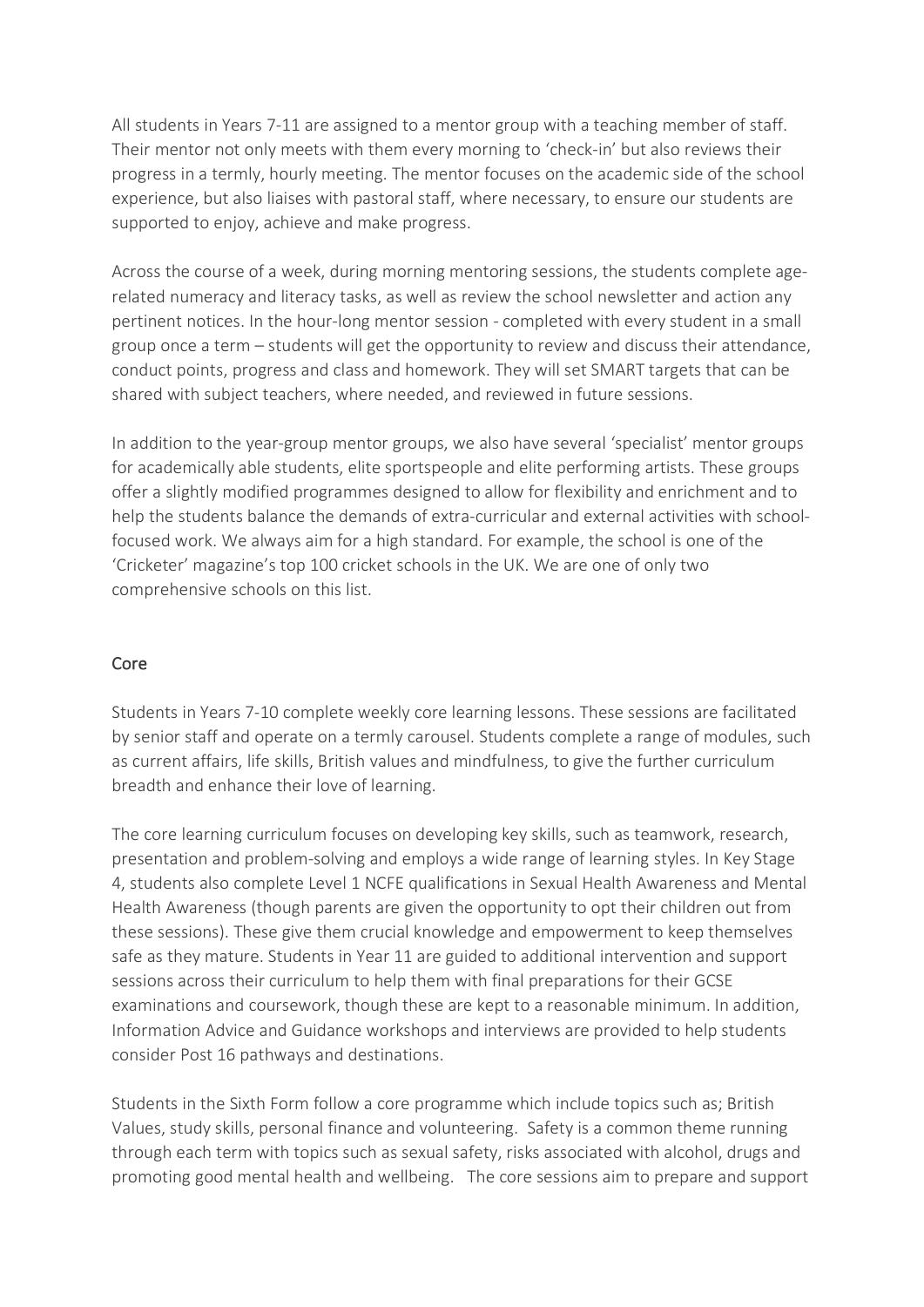students for their futures, we want our students to be able to leave sixth form able understand the political system, to be financially independent and to know how to live a healthy lifestyle. We invite a variety of guest speakers to enrich the core programme even further such as ambassadors from local universities, and leaders from the NCS programme.

Core teachers provide students with their termly school report and support the students in writing targets to enable them to reflect on their effort and progress in their subjects

# Our Curriculum Delivery

The curriculum in each subject can be accessed via the links specific to the year group. Subject specialism, led by well qualified and expert staff, is at the heart of our curriculum. There are differences in the ways that the curriculum is constructed and assessed in different subjects. Staff subject specialism is developed through internal discussions, training, through collaboration with external advisory and training bodies, including teaching school alliances.

With a mastery approach, students study topics in great depth, with a clear understanding that they secure knowledge and revisit misconceptions or gaps in learning.

Key Stage 3 provides students with the time and space to gain this secure understanding. In our lessons you will typically see all students grappling with the same challenging content, with teachers providing additional support for students who need it. Rather than moving on to entirely new content, our higher attainers are usually expected to produce work of greater depth, flair and ambition.

Our approach to teaching and learning supports our curriculum by ensuring that lessons build on prior learning and provide sufficient opportunity for guided and independent practice.

We use the principles underpinning The Canterbury Academy Teaching and Learning handbook, summarised here:

- 1. Planning all students should be fully engaged in learning through exciting lessons.
- 2. Resources –must be inspiring, updated regularly and go beyond the walls of the classroom, incorporating, as appropriate, the latest technologies.
- 3. Differentiation arranged generally as a three-tiered challenge of Gold, Silver, Bronze.
- 4. Students' Progress students must engage fully in lessons and be rewarded for achieving.
- 5. Assessment assessment must be meaningful, well planned and designed to inform planning for future lessons.
- 6. Questioning Questioning must allow all students to reflect, think hard, analyse and create more questions for themselves.
- 7. Progress tracking students' progress must be checked in accordance with policy.
- 8. Rewards in Years 7-11 students must be rewarded regularly for effort and progress through SIMS, postcards home, positive phone calls home and Heads of House newsletters. In Years